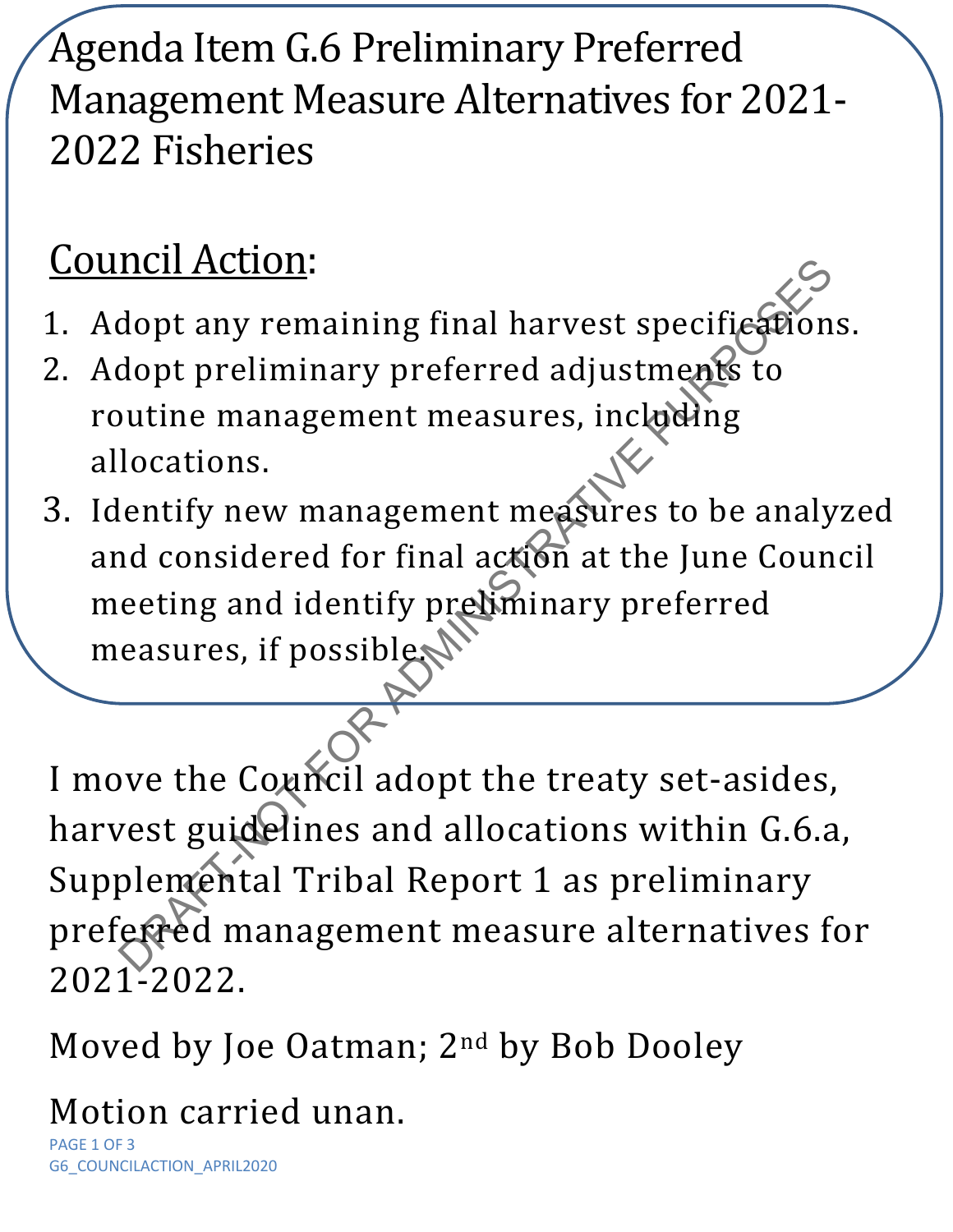G.6 ODFW motion Moved by Maggie Sommer; 2<sup>nd</sup> by Brad Pettinger

I move that the Council select all GMT recommendations for non-tribal fisheries in Agenda Item G.6.a, Supplemental GMT Reports 1 and 2, April 2020 as Preliminary Preferred Alternatives for management measures in 2021-2022 groundfish fisheries.

Amendment: Marci Yaremko; 2<sup>nd</sup> by Louis Zimm

With regard to widow rockfish, I move the council adopt a non-trawl allocation of 400 mt instead of 300 mt recommended in the GMT Report.<br>Amendment carried unan.

Amendment carried unan.

Amendment: Heather Reed Hall; 2<sup>nd</sup> by Rich Lincoln

dment: Marci Yaremko; 2<sup>nd</sup> by Louis Zimm<br>
egard to widow rockfish, I move the council adopt abon-trawl<br>
tion of 400 mt instead of 300 mt recommended the GMT Rep<br>
dment carried unan.<br>
dment carried unan.<br>
dment: Heather Re Relative to shortbelly rockfish, under action item #11 add a recommendation to add a shortbelly rockfish ACT of 1,000 mt that would serve the purpose of indicating unusual catch and the need for evaluation but would not trigger closure or necessitate inseason action.

Amendment roll call vote. Voting no: Yaremko, Dooley, Szumylo, Hassemer, Zimm, Christa M. Svensson, Oatman, Sommer, Pettinger, Moore. Amendment failed 3 yes, 10 no.

Amendment: Marci Yaremko; 2<sup>nd</sup> by Marc Gorelnik

I move that the GMT continue to develop an ACT alternative for shortbelly rockfish that would close a portion of the trawl fleet upon attainment as